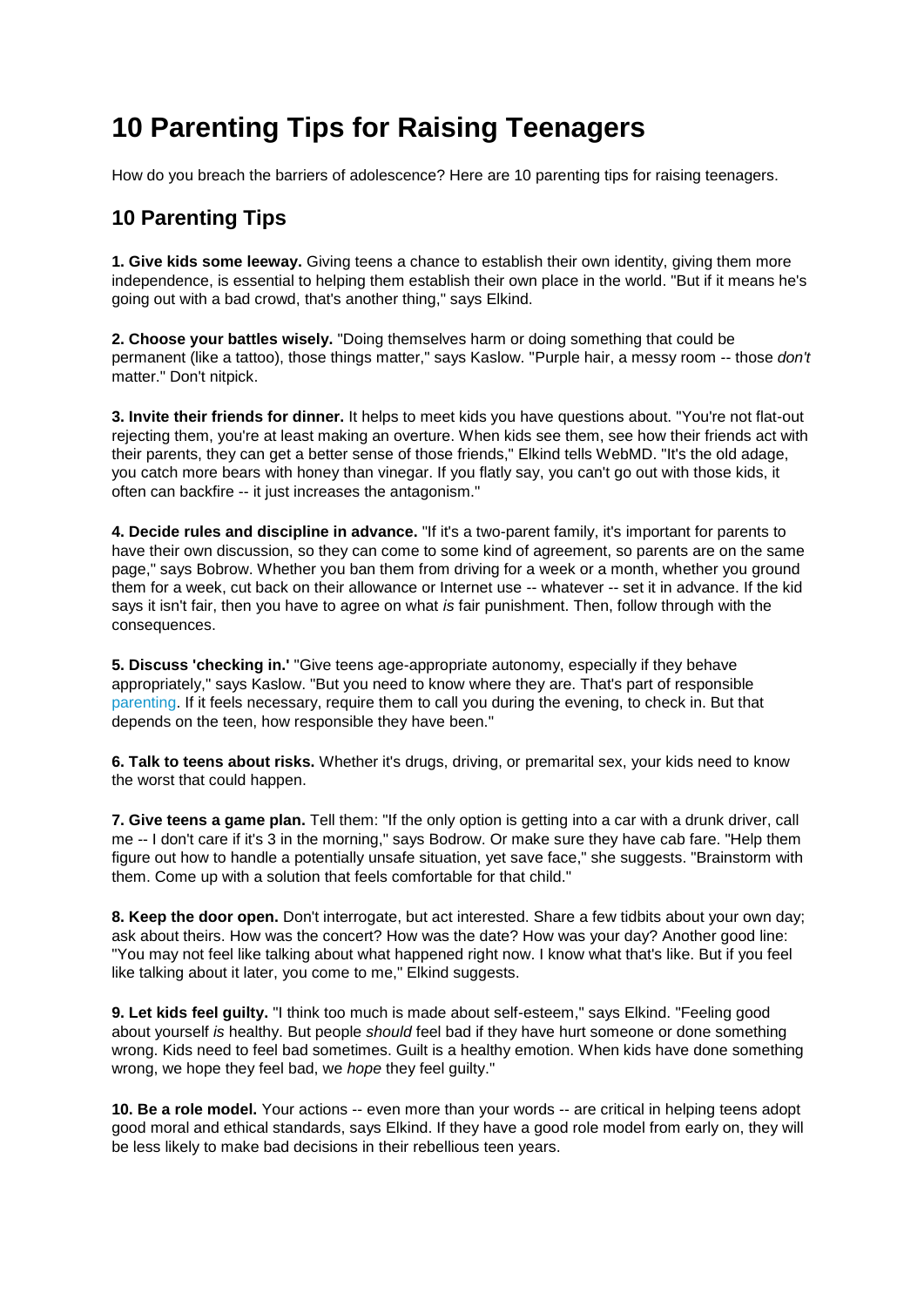*The teenage years can be a challenging time for both of you. Parents must adapt and gradually change expectations as young people experiment with adult-like activities from the safety of a solid home base. Parents will guide teens through some dramatic changes, providing a solid and reassuring presence against which to rebel and test limits in a safe way.*

### **Parenting a teen …what is the same?**

- you still need to be a parent even though your child is older
- you still nurture and support your child to grow up in a safe way
- you still love and are concerned for your child
- the "Everyday Essentials" for parenting still apply (see page 32)

• there are still some "givens" that are non-negotiable rules in your family (see page 38)

## **What is different?**

• *how* you express your love and concern (e.g., less physical and fewer expressions in public)

• your teenager may not realize parents are still needed or desirable

• you have less control over a teen's behaviour and cannot physically enforce limits (e.g., if an adolescent decides to go out, he or she will)

• it may be more challenging to keep emotion out of it: you may work harder to avoid losing your temper

• the "givens" or non-negotiable rules are fewer and take the form of things that could be harmful (e.g., drinking and driving; unprotected sex)

- how you parent changes, as your child matures and moves toward independence
- the limits and rules, except for the "givens," must be NEGOTIATED

## **Negotiation**

Negotiation is an important skill when you have teenagers. It is the basis for problem solving and setting rules or limits with teens. Negotiation:

• requires give and take: both parties must listen, show respect, talk, and be willing to compromise

• requires everyone to be clear on what is NOT negotiable

(e.g., no drinking and driving)

• helps your child learn and practise this essential relationship skill

• is a skill most parents and adolescents need to improve and continually practise

## **When you don't negotiate, it...**

• increases the frequency and intensity of adolescent/parent power struggles • increases the likelihood of extreme, "all or nothing" outcomes

(e.g., running away, physical altercations, moving out at a young age)

• deprives young people of chances to learn and use this essential life skill

• decreases the likelihood your child will transfer this necessary skill into other

relationships (e.g., dating, friends, teachers, employers and co-workers)

• diminishes the opportunities for gradually and safely shifting power from parent to teen